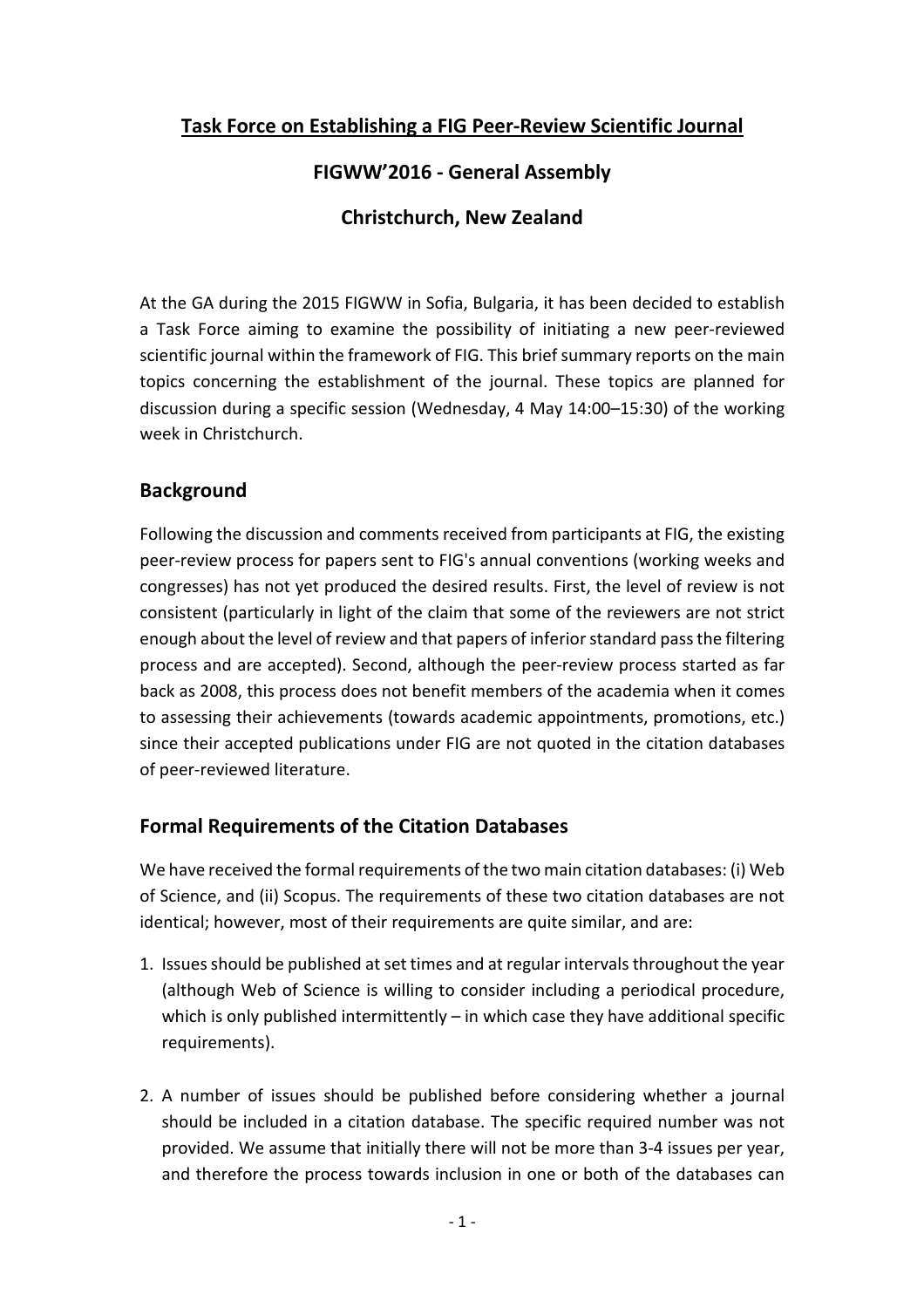only start 1-1.5 years after the journal is first published, and would last several months thereafter (completing the process in ~2 years).

- 3. There are no restrictions on including an open soured e-journal (vs. a printed journal) in a citation database.
- 4. Appointing an editor (and co-editors), as well as an editorial (advisory) board, all of which are internationally diverse, and are leading academic/research personnel.
- 5. A broad international diversity of the authors/co-authors of papers.
- 6. A comprehensive (high standard) and objective review process.

There are a few additional - less significant - requirements, such as having an ISSN number, identifying the authors of the papers by their addresses, publishing concise resumes for authors, and more.

# **Limitations/Difficulties and Interim Conclusions**

The current level of review process of the full-peer-review papers within the annual working weeks is not consistent:

- $\rightarrow$  (1) To establish a permanent review mechanism which will be nominated by the council and be composed of:
	- a chief editor;
	- co-editors;
	- 7-10 members of an editorial (advisory) board

(2) To initiate, within the FIG annual working weeks and congresses, three levels or channels for submitting papers, rather than the two current channels:

- Papers of which only the abstract is reviewed.
- Full papers sent for comprehensive review with the aim of being published in a journal.
- Full papers sent for comprehensive review for publication only in the FIG DB.

To minimize the financial expenses involved in establishing the FIG Journal:

 $\rightarrow$  Since there are no proven advantages in setting up a printed journal, it appears that establishing an e-journal is the preferable solution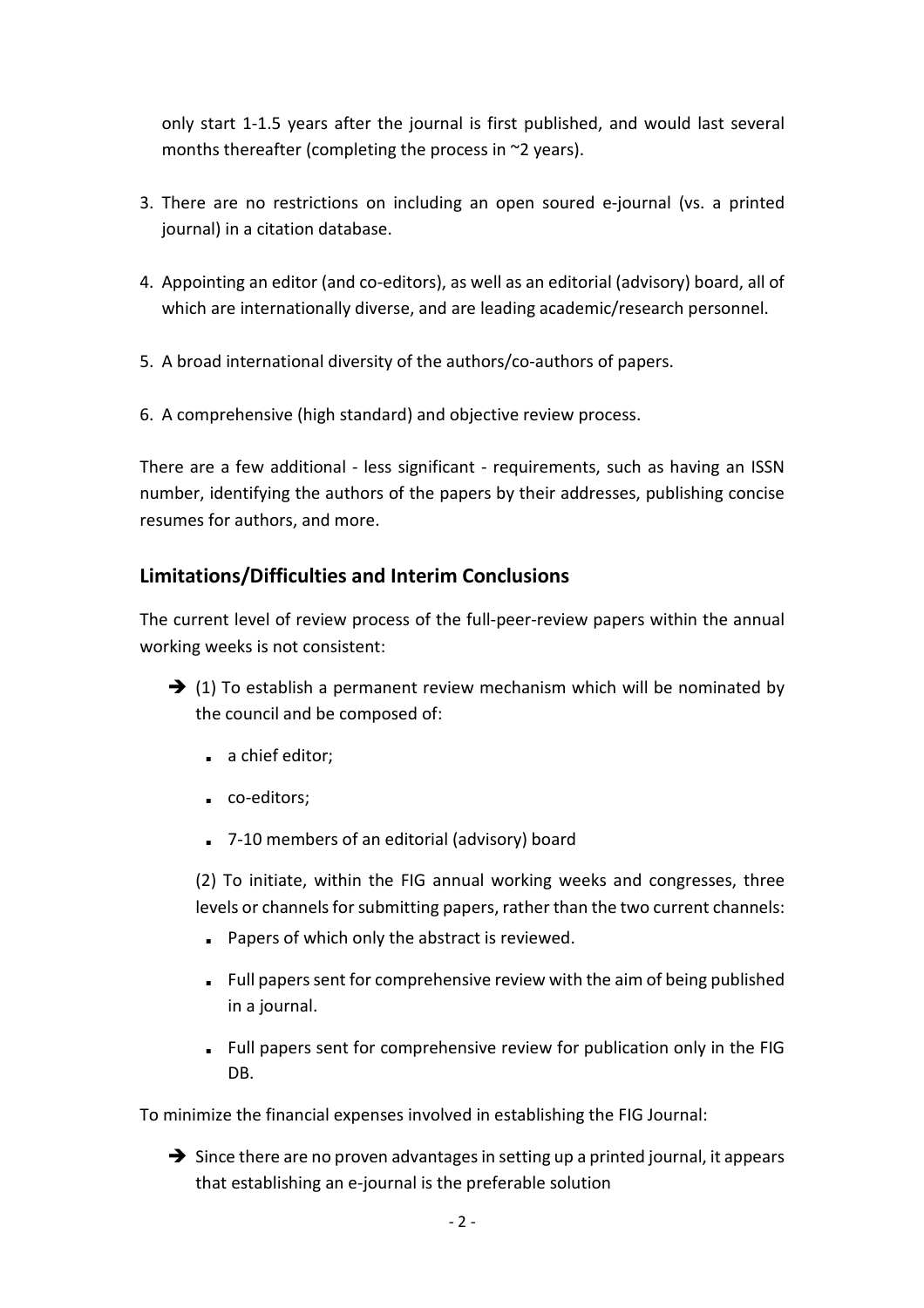The need for a reasonable number of published issues of the journal and a significant number of high-level papers (accepted via a peer review process) in these issues - all which as pre-requisites before recognition by the citation databases can be achieved.

 $\rightarrow$  (1) Based on the citation databases' info and our estimation: 8-10 papers per issue; 2-3 issues per year; 1-1.5 years as running process – we have to reach a capacity of around 25-35 reviewed papers a year (which have passed the review process) – that means about 40-50 accepted papers before the recognition of the citation databases can be achieved.

(2) We will need to expand the network of authors for the journal and not settle for only the papers submitted to our annual conferences (i.e., contacting the academic members of FIG directly)

# **Previous experience of journal publishing within FIG framework**

FIG commission 3 (SIM) has established more than 10 years ago a full-peer-reviewprocess at its annual workshops.

Based on a strict review process, the review results were adopted by several journals and their editors have agreed to publish the accepted papers in their journals without requiring an additional review process. These journals are:

- Survey Review;
- Surveying and Land Information Science;
- Nordic Journal of Surveying and Real Estate Research;
- Computers, Environment and Urban Systems (to some extent)

At the FIG commission 3 annual workshops about 20-25% of the submissions were via the full-peer-review process, and only 40-50% of these submitted papers were accepted after the review process (for comparison, leading journals mention a 25-50% acceptance rates for publication).

#### **Intermediate Recommendations: Alternatives**

At this point in time, 3 main alternatives are on the agenda to be analyzed and discussed by the Task Force until the next 2017 annual working week in Helsinki:

1. Despite all the difficulties described above, establishing a new journal within the framework of FIG immediately after an affirmative decision at the GA next year, where the recommendation will be for an e-journal rather than a printed journal.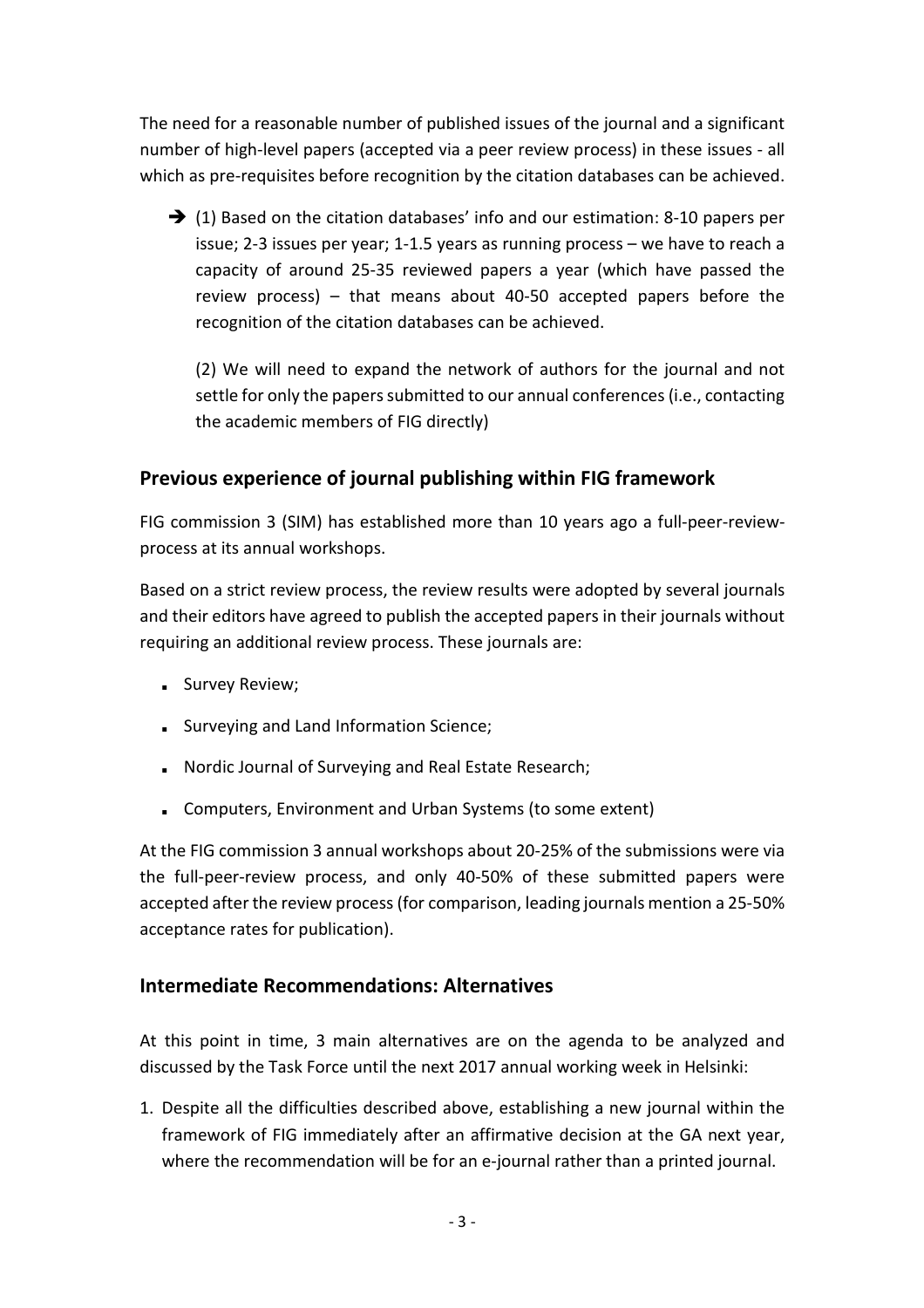- 2. In light of the difficulties described above in establishing the journal, postponing the decision of establishing the FIG journal to a later date, perhaps even for several more years (2-4 years?).
- 3. An interim solution of reaching an agreement with several existing journals to publish special issues within their framework, according to the following principles:
	- 3.1 To establish an editorial staff within FIG (as abovementioned editor/coeditors/editorial board) acting as an independent journal for all purposes – an editorial staff which will be recognized by these existing journals.
	- 3.2 This editorial staff will abide by the rules of leading journals in the field, and will handle the review process of papers sent for publication during FIG annual working weeks and congresses (and perhaps also during the commissions' workshops  $-$  if the commissions are willing), as well as submissions by other authors (from academic members of FIG?)
	- 3.3 The existing journals with which we shall reach an agreement will approve our new review process, and will not apply an additional review.
	- 3.4 The papers accepted through our review process will be published as special issues from time to time by these journals.
	- 3.5 We shall hopefully be able to reach the capacity for at least 3-4 special issues a year (i.e. reach a capacity of around 40-50 reviewed and accepted papers during the first 18 months).

#### **Recommendations**

The GA authorizes the Task Force to continue its activity, analyse all the implications, and submit final recommendations to the GA in Helsinki in 2017.

The Task Force is asked to examine the implications of establishing three levels (channels) for submitting papers, rather than the two current channels, to FIG annual working weeks:

- Papers of which only the abstract is reviewed.
- Full papers sent for comprehensive review with the aim of being published in a journal.
- Full papers sent for comprehensive review for publication only in the FIG DB.